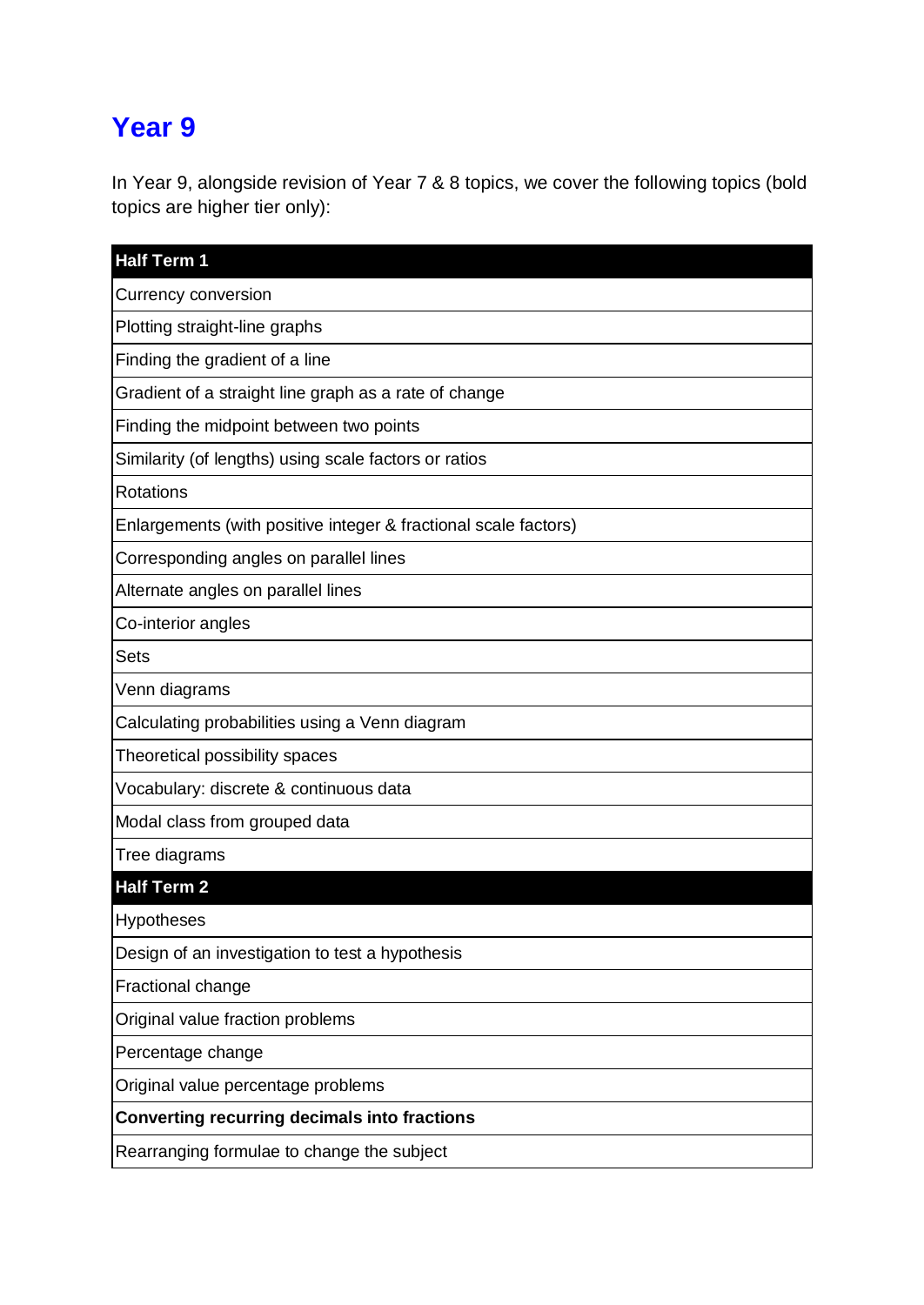Volume of a cuboid

Units of volume (including conversion)

Speed, distance, time

Know the constraints that may be faced in designing an investigation to test a hypothesis including factors such as time, costs, ethical issues, confidentiality, convenience.

Mitigation of issues that might arise during the statistical enquiry process (e.g. identification of the population, non-response, unexpected outcomes)

### **Petersen capture recapture formula**

Vocabulary: raw data, quantitative, qualitative, categorical, ordinal, discrete, continuous, ungrouped, grouped, bivariate & **multivariate**

Advantages & disadvantages of primary and secondary data

Identification of variables relevant to an investigation or hypothesis

Identifying and controlling extraneous variables

### **Half Term 3**

Factorising quadratic expressions of the form  $x^2 + bx + c$ 

Solving quadratic equations by factorising

Difference of two squares

Similarity (of areas & volumes) using scale factors or ratios

Distortion when interpreting 3D representations

**Reflections** 

Plans and elevations of 3D shapes

Pythagoras' theorem

Sources of data

Vocabulary: population, sample frame & sample

Judgement sampling (how to, pros & cons)

Opportunity (convenience) sampling (how to, pros & cons)

Cluster sampling (how to, pros & cons)

Quota sampling (how to, pros & cons)

Random sampling (how to, pros & cons)

Systematic sampling (how to, pros & cons)

Inferring properties of populations or distributions from a sample

Vocabulary: reliability & validity

**Half Term 4**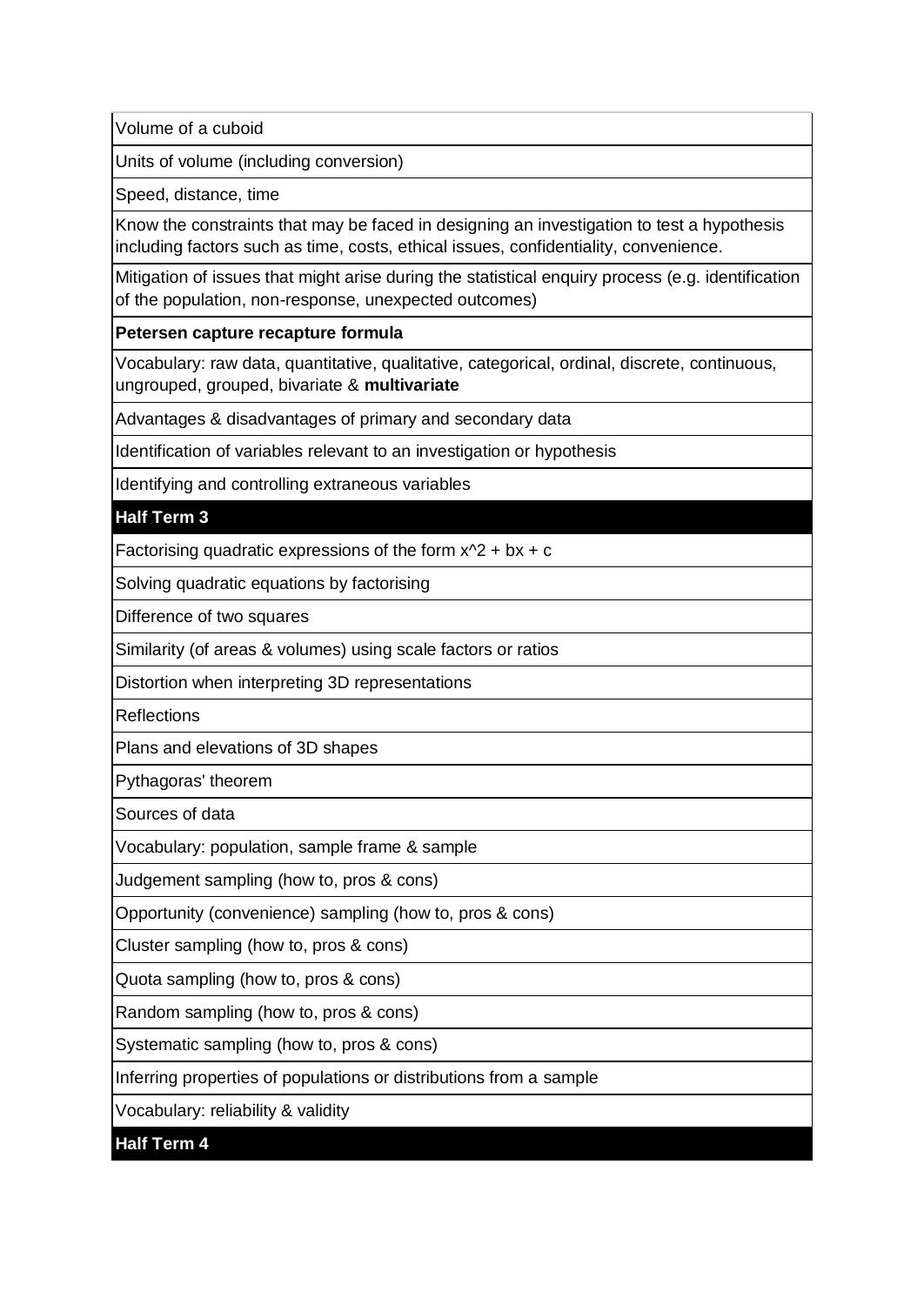Identify and interpret gradients and intercepts of linear functions

Use y=mx+c to write the equation of a given straight line

Use the form  $y = mx + c$  to identify parallel lines

Equation of a line through one point with a given gradient

Equation of a line through two given points

Bisection of a given angle

Drawing diagrams from written description

Constructing/drawing triangles accurately

Simple index numbers in context (including RPI, CPI & GDP)

Calculate simple index numbers

**Use weighted index numbers in context**

**Use chain based index numbers**

**Calculate chain based index numbers**

Interpret data related to rates of change over time (including percentage change, births, deaths, house prices, and unemployment) when given in graphical form

Make predictions using rates of change formulae, e.g. crude birth rate & **standardised birth rate**

## **Half Term 5**

Apply limits of accuracy to simple calculations

Interpret limits of accuracy (e.g. the answer to a calculation to a sensible level of accuracy)

**Identify & calculation with upper and lower bounds**

Mass, density & volume

Other compound units such as rates of pay and pressure.

**Use the form y = mx + c to identify perpendicular lines**

Factorising quadratic expressions of the form  $ax^2 + bx + c$ 

**Solve quadratic equations that require rearrangement algebraically by factorising**

Area of a circle

Calculate areas of composite shapes (which can include circles or sectors)

Stratified sampling

Use summary statistical data to make estimates of population characteristics.

Use probability values to calculate expected frequency of a specified characteristic within a sample or population

Relative and absolute risk

Probability of combined events